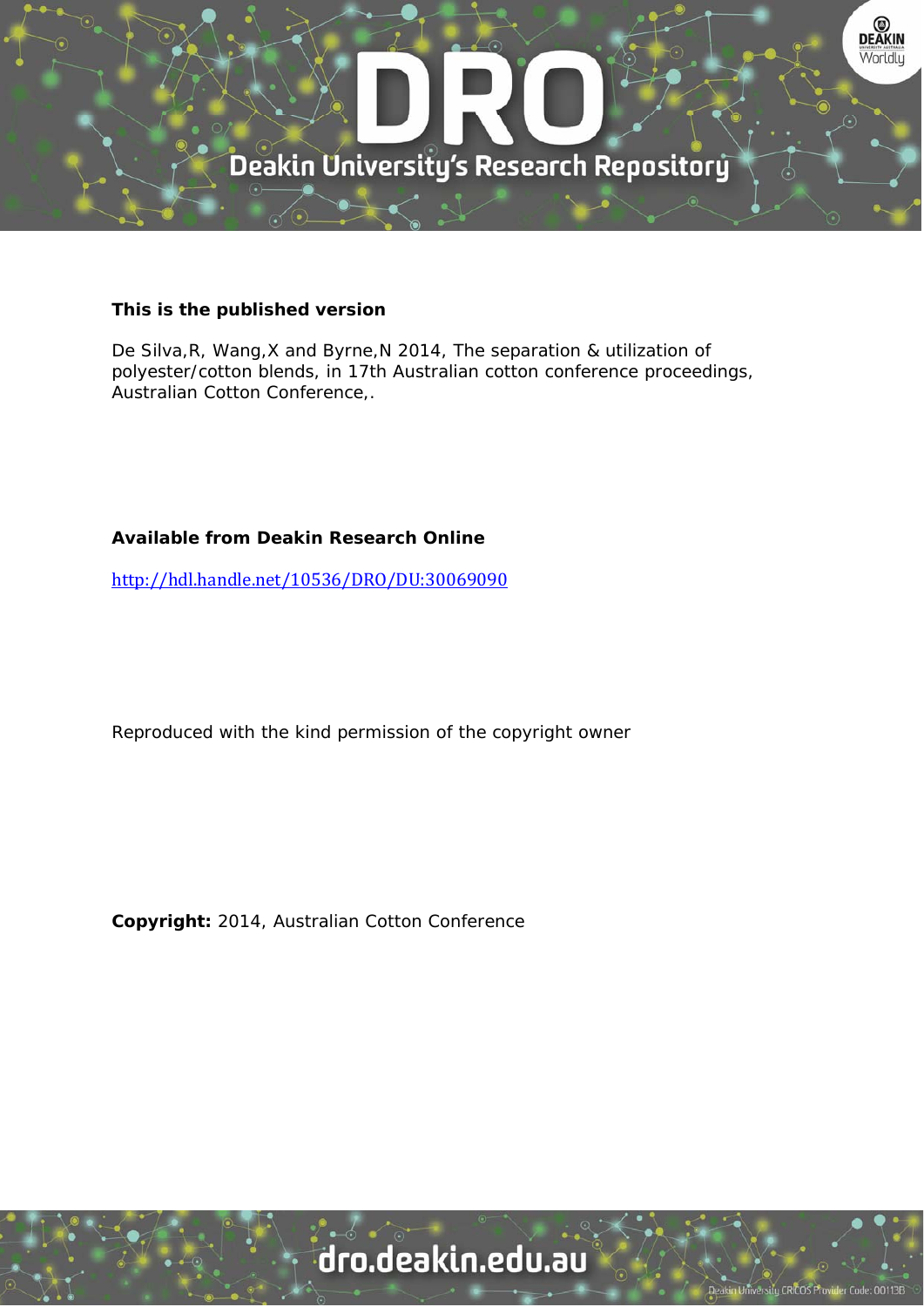## **THE SEPARATION & UTILIZATION OF POLYESTER/ COTTON BLENDS**

**AUTHORS Rasike De Silva1 | Xungai Wang1 | Nolene Byrne1 ORGANISATION <sup>1</sup> Institute for Frontier Materials, Deakin University, Pigdons Road, Waurn Ponds, Victoria, Australia, 3217**

**Introduction**

Improving the recycling of textiles has

become an issue for the 21st century. Annually approximately 1 trillion tons of textile waste is discarded to Australian landfill (TTNA aims to recycle fibre waste from landfills 2010). The recycling of textiles is complicated by the issue that he majority of textile products are blended materials. For example the majority of clothing is manufactured from a polyester/ cotton yarn (Zou et al. 2011; Kalliala and Nousiainen 1999). Separation of polyester and cotton into its individual components is difficult; mechanical separation is not possible and chemical separation requires harsh processing parameters (Zou et al. 2011; Wakelyn et al. 2007). We report a new environmentally friendly and convenient approach to separate and subsequently utilize polyester/cotton blends using ionic liquids (ILs). We have selected cellulose dissolving 1-allyl-3-methylimidazolium chloride (AMIMCl) (De Silva et al. 2013; Zhang et al. 2005). The polyester/cotton blend can be separated by selectively dissolving the cotton component, with the benefit that the IL can be recycled and reused (De Silva et al. 2013; Cao et al. 2009). The polyester; a non-renewable petroleum resource was recovered in high yield of more than 98% .The benefit of using ILs in this process is the ease with which the polyester and cotton can be separated. This technology reported here shows a facile route to the recycling of clothing in the form of polyester/cotton blends. We measure the material properties of the recovered polyester and cotton and show that no significant differences can be seen between

the recovered polymers and the as received 100% polymers.

#### **Materials and methods**

To determine the solubility of polyester, 100% polyester as received was submerged in the 1-Allyl-3-methylimidazolium chloride at 80˚C and monitored using polarizing optical microscopy. Over a 48 hour period, no dissolution was observed. Then the 50:50 polyester/cotton blend yarns were added to the ionic liquid at 80˚C. After 6 hours, the undissolved component was removed, rinsed with water and weighed. The IL was able to be recovered and recycled as previously reported as water was used as the coagulating solvent to regenerate cotton(Cao et al. 2009).

#### **Results and discussion**

FIGURE 1 shows the general scheme for the separation of the cotton/polyester blend using AMIMCI. The IL was able to be recovered and recycled as previously reported as water is the coagulating solution (Cao et al. 2009; De Silva et al. 2013).

FIGURE 2a shows scanning electron image of the polyester cotton blend; prior to separation both cotton and polyester fibres can be observed.

FIGURE 2 b shows the recovered polyester, only polyester fibres are observed. We also characterized the structure of the recovered polyester, using a combination of DSC, TGA, NMR and FTIR shown in FIGURE 3a-d. For comparison we include the as received 100% polyester. It can be seen that no change in the melt temperature of the

#### **Summary**

**Textiles are commonly made from intimate blends of polyester and cotton, which makes recycling of such textiles very difficult through mechanical means. We report the use of ionic liquid in the separation of polyester cotton blends. By selective dissolution of the cotton component, the polyester component can be separated and recovered in high yield. This finding presents as an environmentally benign approach to recycling textile blend waste.**

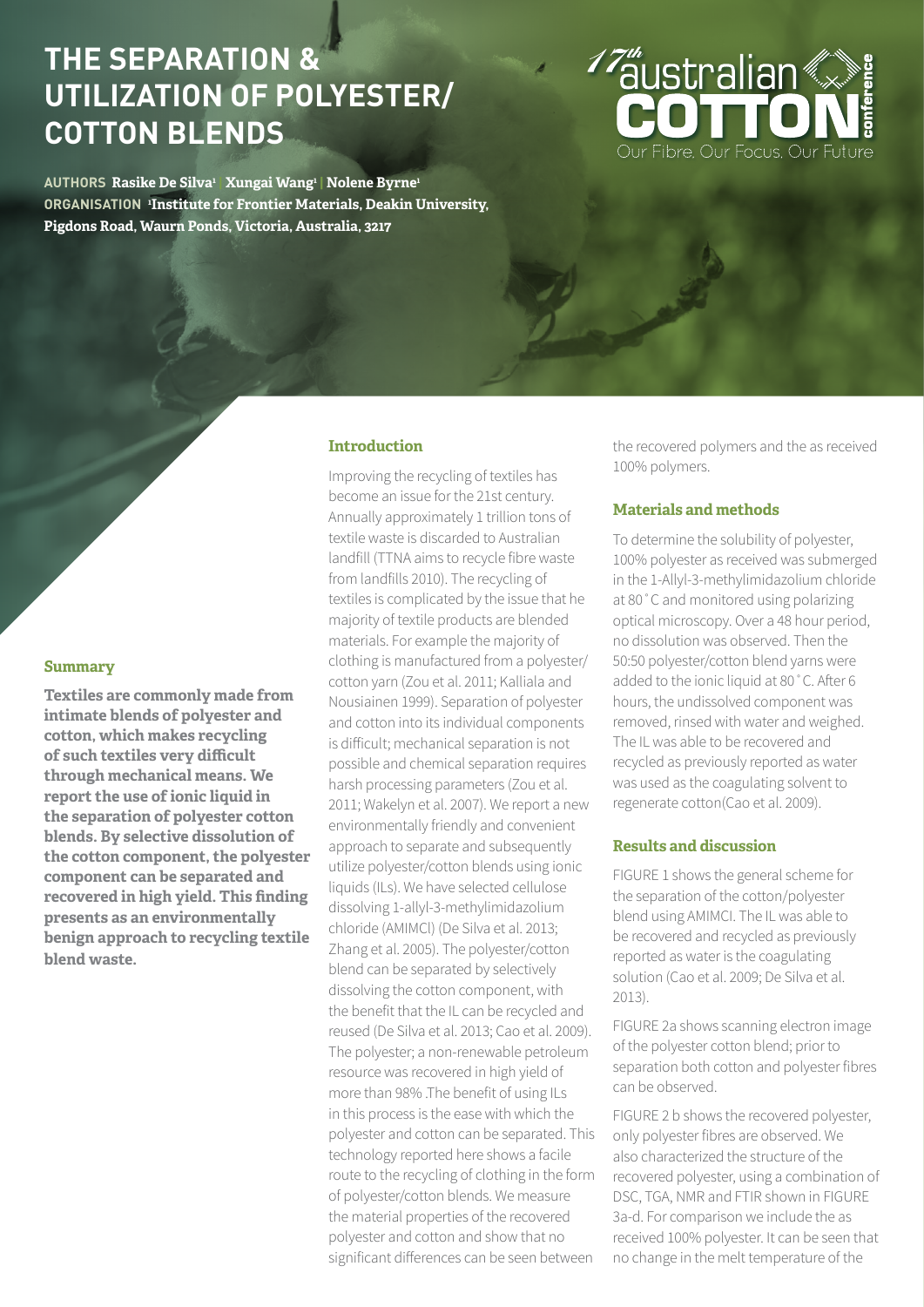#### **THE SEPARATION & UTILIZATION OF POLYESTER/COTTON BLENDS**

polyester is measured (endothermic peak around 252˚C), which is important since polyester can be recycled by melting the polyester and reshaping the polyester into the desired form (fibres, bottles, etc). The 13C NMR spectrum and FTIR do indicate that some small amount (less than 2%) of cotton may remain with the recovered polyester as evidenced by the additional peaks observed at 60 and 110 ppm(Zhang et al. 2005), and the presence of the hydroxyl peak at 3300 cm-1 (Fan et al. 2012) in the FTIR spectrum.

We now turn our attention to the recovered cotton. It is shown that fibres and/or films can easily be prepared from the cotton/ AMIMCI solution. FIGURE 4a-c shows a series of material characterization experiments performed on the recovered cotton from the blend compared with as received cotton dissolved and regenerated from the same IL, AMIMCI. As can be seen no difference in the tensile properties are observed between the two regenerated cotton samples. Similarly the thermal degradation temperature and FTIR show no appreciable differences.

#### **Conclusion**

Here we described the facile and efficient separation of polyester/cotton blends into their individual components. This was achieved by selective dissolution of the cotton component using the ionic liquid AMIMCI. We showed that the cotton could be regenerated using water as the coagulated solvent. Regenerated cotton is a material finding increased use in the textiles industry, in the carbon fibre industry as low cost precursor materials (Dumanli and Windle 2012) and as the starting material for bioethanol (Zhu et al. 2006).Current work is in progress to develop a new regenerated textile fibre using the cotton recovered from the textile blend waste.

#### **Acknowledgement**

Authors acknowledge the funding received from Deakin University through International Postgraduate Research Scholarship (IPRS).The authors also thank Leading Textiles, Australia for providing the yarn samples.



**FIGURE 1.** Separation and utilization of polyester/cotton blends using AMIMCI



**FIGURE 2.** (2a)-SEM of polyester/cotton blend; (2b)-SEM of recovered polyester